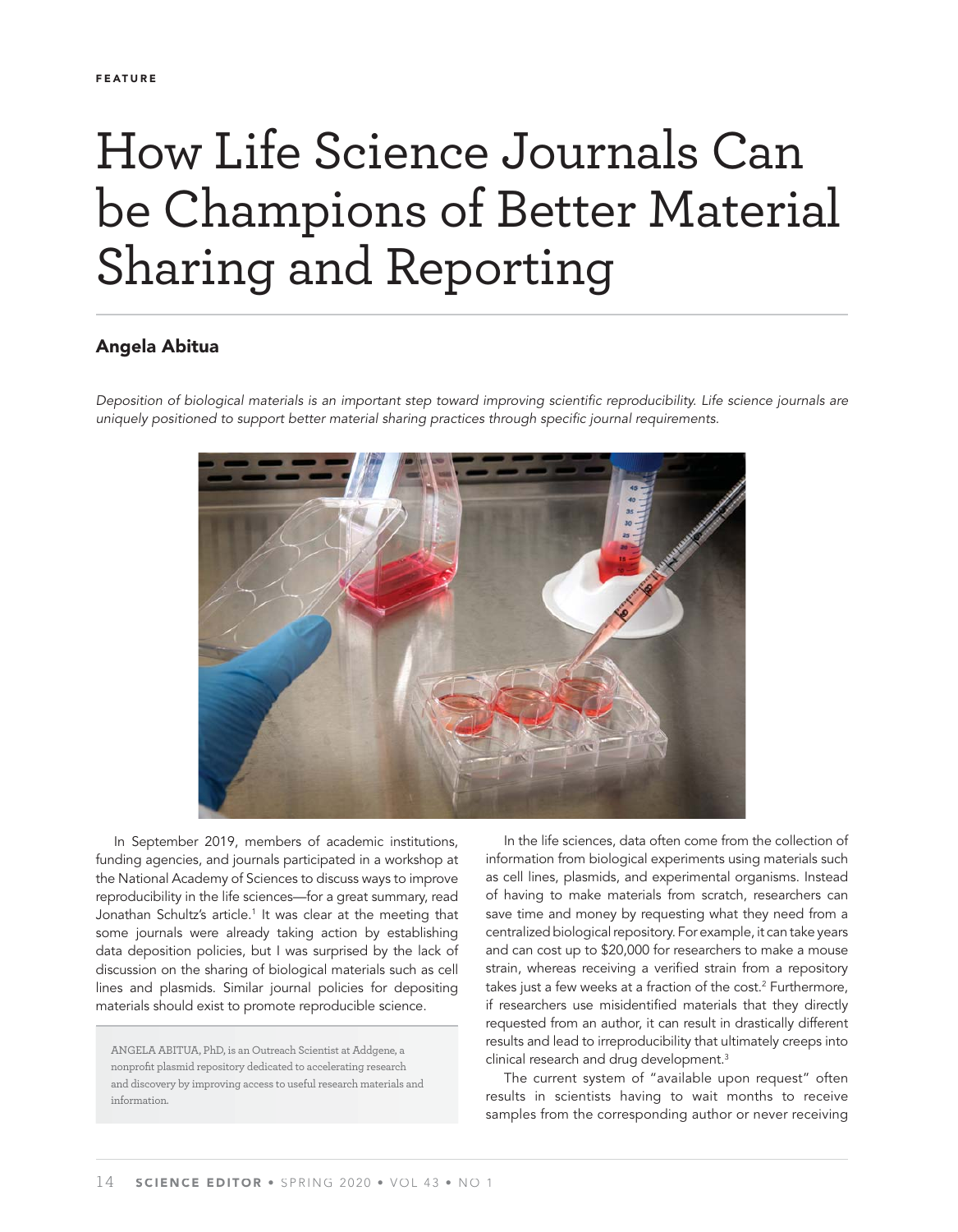# *CONTINUED NTINUED*

| Table. Best Practices for Adding Requirement for a Material Sharing Policy. |                                                                                                                                                                                                                                                                                                                                                                                                                                                                                                                                                                                                                                                                                                                                                  |                                                                                                                                                                                                                                                                                                                                                                                                 |
|-----------------------------------------------------------------------------|--------------------------------------------------------------------------------------------------------------------------------------------------------------------------------------------------------------------------------------------------------------------------------------------------------------------------------------------------------------------------------------------------------------------------------------------------------------------------------------------------------------------------------------------------------------------------------------------------------------------------------------------------------------------------------------------------------------------------------------------------|-------------------------------------------------------------------------------------------------------------------------------------------------------------------------------------------------------------------------------------------------------------------------------------------------------------------------------------------------------------------------------------------------|
| <b>Requirements</b>                                                         | <b>Example Text</b>                                                                                                                                                                                                                                                                                                                                                                                                                                                                                                                                                                                                                                                                                                                              | <b>Rationale and Comments</b>                                                                                                                                                                                                                                                                                                                                                                   |
| Materials availability                                                      | Authors are expected to make an availability<br>statement for biological materials described<br>in their article. Unless restrictions in access<br>or use are stated, authors are required to<br>make these materials available to requesting<br>researchers.                                                                                                                                                                                                                                                                                                                                                                                                                                                                                    | Providing an availability statement<br>informs readers if there are any restric-<br>tions to access or use. For example,<br>materials should not be shared if they<br>compromise the privacy or confidential-<br>ity of human research subjects.                                                                                                                                                |
| Deposition of materials                                                     | Authors are strongly encouraged to deposit<br>biological materials to public repositories<br>such as Addgene, <sup>7</sup> ATCC (American Type<br>Culture Collection), <sup>14</sup> Arabidopsis Biological<br>Resource Center, <sup>9</sup> Bloomington Drosophila<br>Stock Center, <sup>15</sup> Caenorhabditis Genetics<br>Center, <sup>16</sup> Coriell Institute, <sup>10</sup> DNASU, <sup>17</sup> the<br>European Conditional Mouse Mutagenesis<br>Program, <sup>18</sup> the European Mouse Mutant<br>Archive, <sup>19</sup> the Knockout Mouse Project, <sup>20</sup><br>the Jackson Laboratory, <sup>8</sup> the Mutant Mouse<br>Resource and Research Centers, <sup>21</sup> and RIKEN<br>BioResource Research Center. <sup>22</sup> | Deposition enables the identification,<br>authentication, and timely access to<br>materials.<br>The list provided in the "Example Text"<br>column is not exhaustive, and only<br>repositories relevant to the journal's<br>scope of research need to be included.                                                                                                                               |
| Materials reporting                                                         | Authors are encouraged to use Research Re-<br>source Identifiers (RRIDs) to uniquely identify<br>the biological materials used in their re-<br>search. The RRID Portal <sup>23</sup> lists existing RRIDs<br>as well as information for creating a new RRID<br>if one does not already exist. If known, pro-<br>vide batch or lot number of antibodies.                                                                                                                                                                                                                                                                                                                                                                                          | RRIDs support the unique identifica-<br>tion, tracking, and reuse of key research<br>materials. If it is not possible to find or<br>obtain an RRID, the catalog number<br>from the supplier should be stated.<br>Providing examples of how to report<br>RRIDs can be helpful to authors.<br>Requiring a material resource table<br>encourages more complete reporting<br>of all materials used. |

a reply and having to remake the materials themselves. Lack of access slows down research and can lead to irreproducible results, hindering scientific progress. The Cancer Reproducibility project sought to replicate 50 publications but came to a premature stop<sup>4</sup> when reagents weren't available from the labs that had originally made them. To guarantee timely access to published materials, journals should make it mandatory to deposit such data before publication.

When authors don't sufficiently identify the materials used in their study, results can be impossible to reproduce effectively. The deposition of materials enables more transparent reagent reporting. Many repositories assign materials a persistent identifier, such as Research Resource Identifiers (RRIDs),<sup>5</sup> and create an information page that captures relevant details. For deposited samples, authors can simply provide the link to a material's curated repository page, making it easy for readers to find the information they need.

# *When authors don't sufficiently identify the materials used in their study, results can be impossible to reproduce effectively.*

For further improved reproducibility, it should be mandatory that all materials are authenticated.<sup>6</sup> A requirement that authors deposit materials before publication allows independent validation by repositories. Many repositories perform routine quality control: Addgene<sup>7</sup> sequence verifies all plasmids,